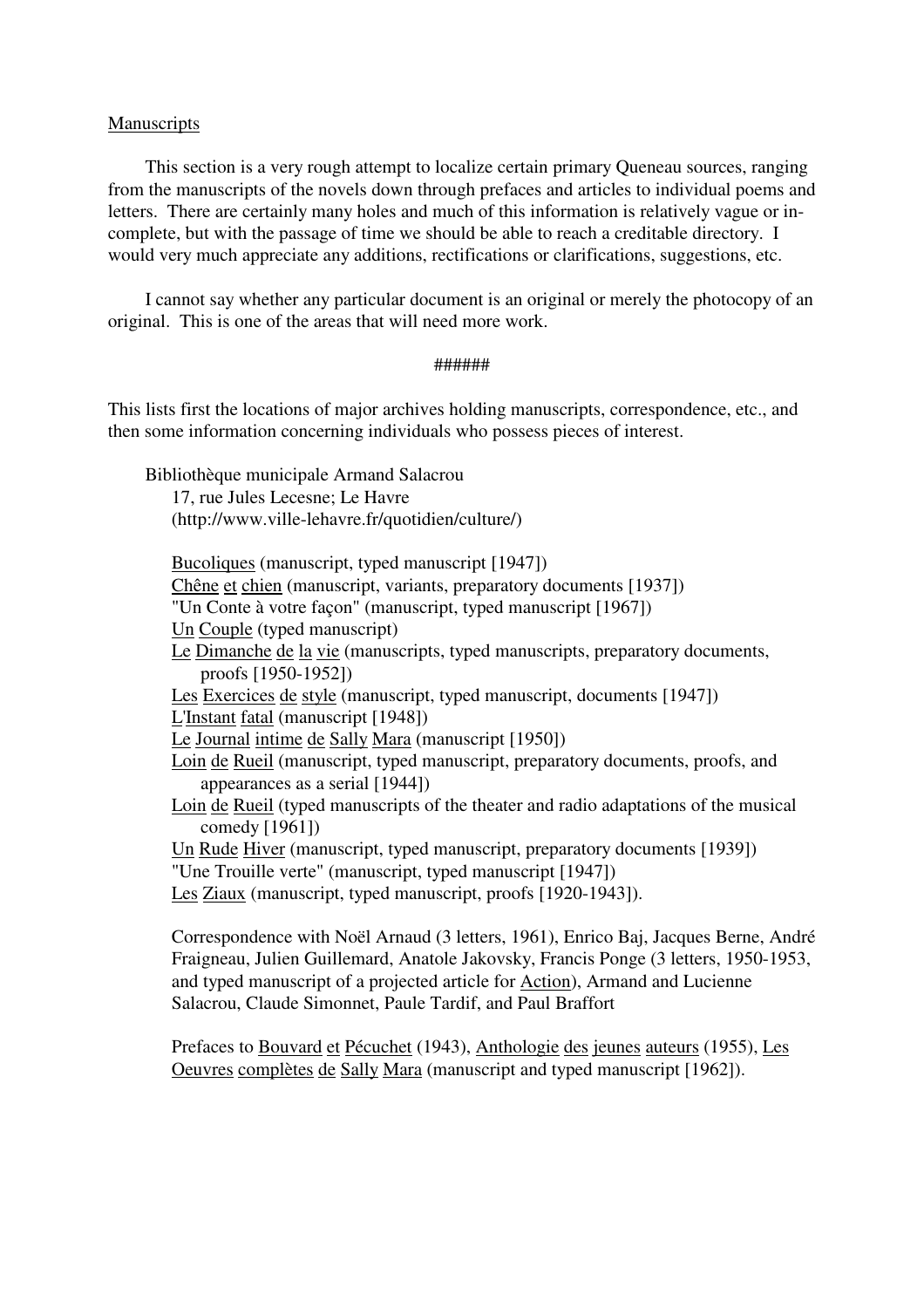The articles "Comprendre la folie" (1931-1932), "Manon? Non!" (1949), "Des Journaux pour les chiens" (1951), "Portrait littéraire du Havre" (typed manuscript and proofs [1953]), "Benjamin Constant" (manuscript and typed manuscript [1957]), "Sur les spécialistes" (1959), "Enrico Baj" (articles and dossier [1962-1967]), "Façon de parler" (1963), "Jean Dubuffet" (1964), "Jean Hélion" (articles and dossier [1968]), "Quelques Citations choisies dans le corpus des écrits de Jean Dubuffet" (1970), "Dubuffet le magnifique" (1973), "Sur Saussure," "Français d'hier et français de demain," "Les Hommes ont créé le language pour exprimer leur souffrance..." (manuscript), and "Le Symbolisme du soleil" (typed proof with handwritten corrections).

The dossiers and documents "Linguistique" (Collège de 'pataphysique), "Littérature grecque" (text of a lecture), "Le Havre" (various documents and press clippings), and dossier of the Jean Dubuffet secretariat. Also some of Queneau's school notebooks and two gouaches.

The Harry Ransom Humanities Research Center (Austin, Texas) 21st and Guadalupe; PO Box 7219; Austin, TX 78713-7219 (http://hrc.utexas.edu/research/fa/queneau.html)

A "preliminary inventory" of the Rick Praeger collection acquired by the Ransom Cen-ter appears http://hrc.utexas.edu/research/fa/queneau.html. The Praeger collection in-cludes, in addition to the above, a "Hébreu" notebook; "The Little Cyclopaedia" note-book containing notes from his reading of James Joyce's Ulysses; research slips that Queneau used in doing his research on the "fous littéraires" at the Bibliothèque na-tionale; manuscripts for much of the "fous littéraires" family, including a notebook en-titled "Comprendre la folie," "L'Affaire Dreyfus et la vie future" (concerning "fou litté-raire" Eulalie-Hortense Jousselin), "Chapitre XXI: En marge du Saint-Simonisme," and Aux Confins des ténèbres; manuscripts of Le Chiendent and Les Enfants du Limon; manuscripts for Peter Ibbetson, both the translation and the radio adaptation; manu-scripts for seven of the Volontés articles and for his Preface to Livre de cocktails by Emile Bauwens; the manuscripts for the three works included in Les Oeuvres com- plètes de Sally Mara; the manuscripts for "Les Derniers Jours" (1917), "Paisan qui va-t-en ville," and "Destruction totale"; Barbara Wright's radio adaptation of Les Exer- cices de style; "Modellgeschichte," the script of a German radio program based on Une Histoire modèle; 14 letters to Georges Pelorson (and two other letters); posters and lobby pictures for various Queneau films and expositions; and "a number of Queneau's original art works."

Henry Miller's unpublished letters to Queneau (1934-1953; Carlton Lake collection)

There are also various letters and notes from or about Queneau in other collections (Artime Artinian; John Lehmann; Maurice Saillet; Ann Bridge; Alfred A. Knopf).

The Praeger collection also holds a number of items related to Marcel Jullian,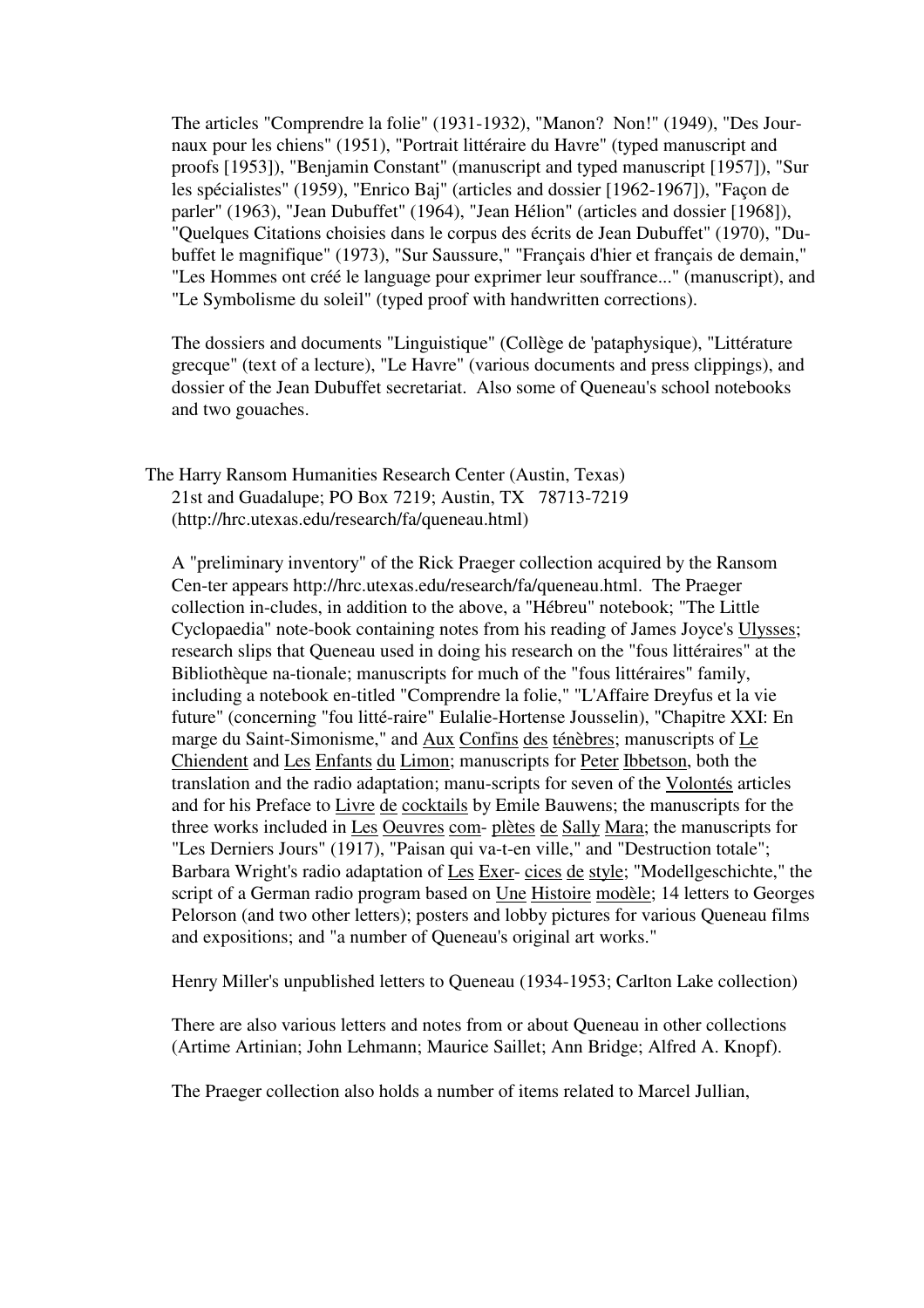including manuscripts.

IMEC (Institut Mémoires de l'édition contemporaine) 9 rue Bleue, Paris 9; métro Cadet or Poissonière also Abbaye d'Ardenne, on the edge of Caen (http://www.imec-archives.com)

Different archives hold letters from Queneau to Queval, Tavernier, J.-L. Barrault, Camus, etc.

Musée nationale d'art moderne Centre Pompidou, Paris (http://www.paris.org/Musees/Art.Moderne/info.html)

A rich correspondence between Queneau and Dubuffet

Bibliothèque historique de la ville de Paris 24, rue Pavée; Paris 75004

The manuscript of Hussenot's Zazie dans le métro

The CIDRE collection (Limoges) has moved to the Université de Bourgogne (Dijon). Cf. Françoise Muller, "L'Intégration et la valorisation de fonds littéraires dans les services communs de la documentation: L'Exemple du fonds Raymond Queneau au SCDU de Bourgogne."

The CDRQ (Verviers) is still functioning. Suzanne Bagoly says that she has photocopies of perhaps 75% of Queneau's manuscripts (missing principally the "journaux," letters, and typewritten "avant-textes"), but there is an abundance of unpublished prose works, correspondence, projects, notebooks, scenarios, notes on certain subjects, etc. A fairly complete list of these works can be found at www.queneau.net/ under "manuscrits."

Indiana University

1200 East 7th Street; Bloomington, Indiana (http://www.libraries.iub.edu/index.php?pageld=3)

The Lilly Library has a collection of Barbara Wright materials, including, in regard to Queneau, correspondence, notebooks with draft translations, clippings, etc. (26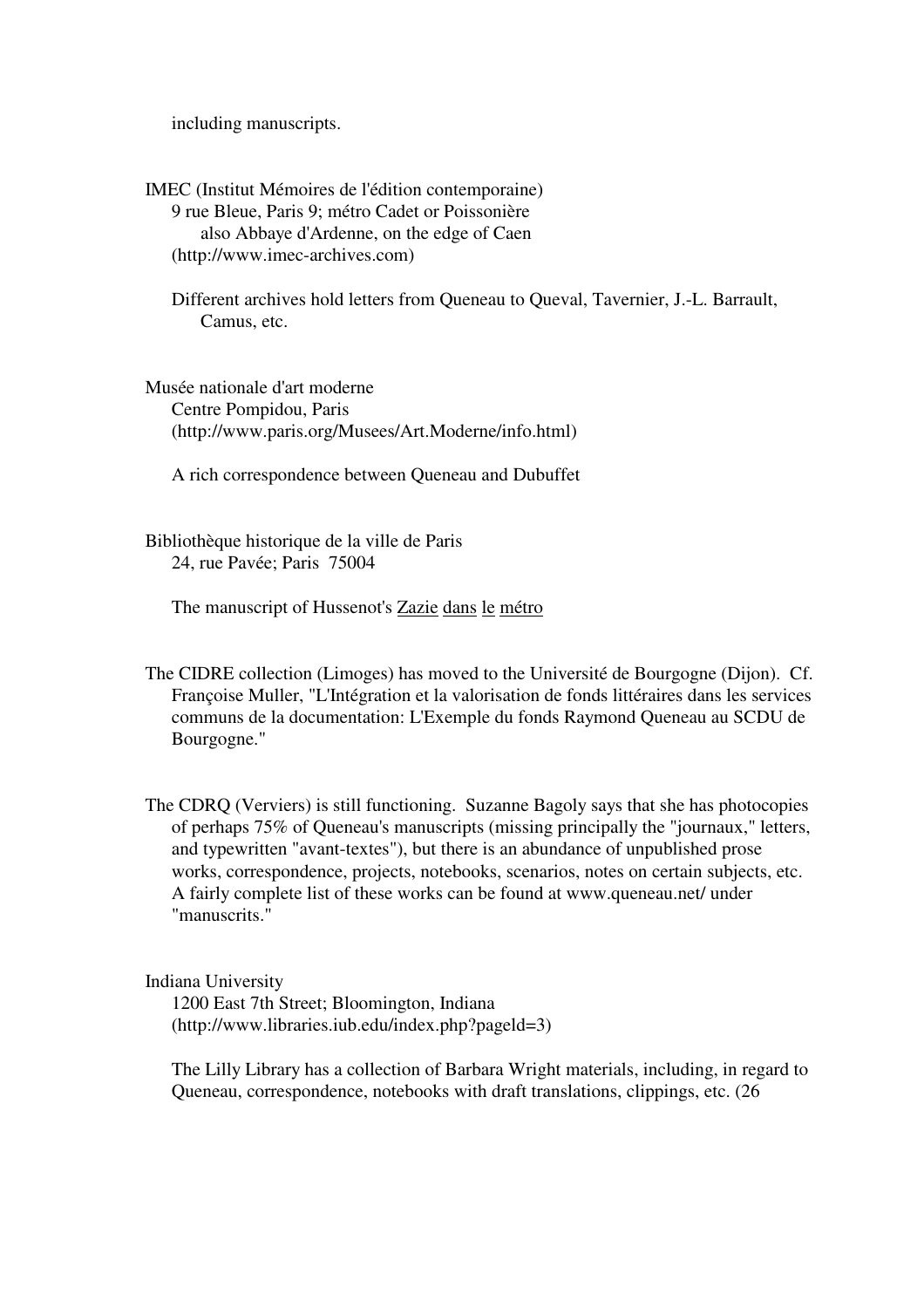folders), materials on Zazie dans le métro (4 folders), and miscellaneous items (clippings, photographs, etc.) (7 folders).

The Getty Research Institute 1200 Getty Center Drive, Suite 1100 Los Angeles, CA 90049-1688 griweb@getty.edu http://www.getty.edu/research/conducting\_research/library/

According to their description, this consists of 28 "letters and ephemera sent to Queneau concerning the avant-garde movement Lettrism, founded by Isidore Isou."

Yale University

121 Wall Street New Haven, Connecticut 06520-2840 Beinecke.Library@yale.edu http://www.webtext.library.yale.edu/xml2html/beinecke.jolas.nav.html

There is apparently some original Queneau material hidden in the 69 boxes of the Eugène and Maria Jolas collection (Beinecke Rare Books Room, GEN MSS 108). This would seem to be correspondence and would be found in the first subgroup, the papers of Eugène Jolas.

University of Pennsylvania 3420 Walnut Street Philadelphia, PA 9104-6206 http://www.library.upenn.edu/

> The Van Pelt Library's collection of Rare Books and Ms Library Manuscripts holds (Ms. Coll. 2, Lewis Mumford Papers, folder 1364) "Correspondence to Lewis Mumford from Lucien Mazenod and Raymond Queneau, Editions d'Art Lucien Mazenod," apparently two letters from between 1951 and 1957.

Gérard Oberlé. Petite Cosmogonie portative and "Munich" (poem from 1937)

Dominique Rabourdin. 28 poems unpublished before appearing in the Pléiade

Claude Rameil. Lettres from Queneau to Queval, Arnaud, himself, and certain others

Bruno (?) Roy, a collector, bought a poem and Les Ennemis de la lune at the Drouot sale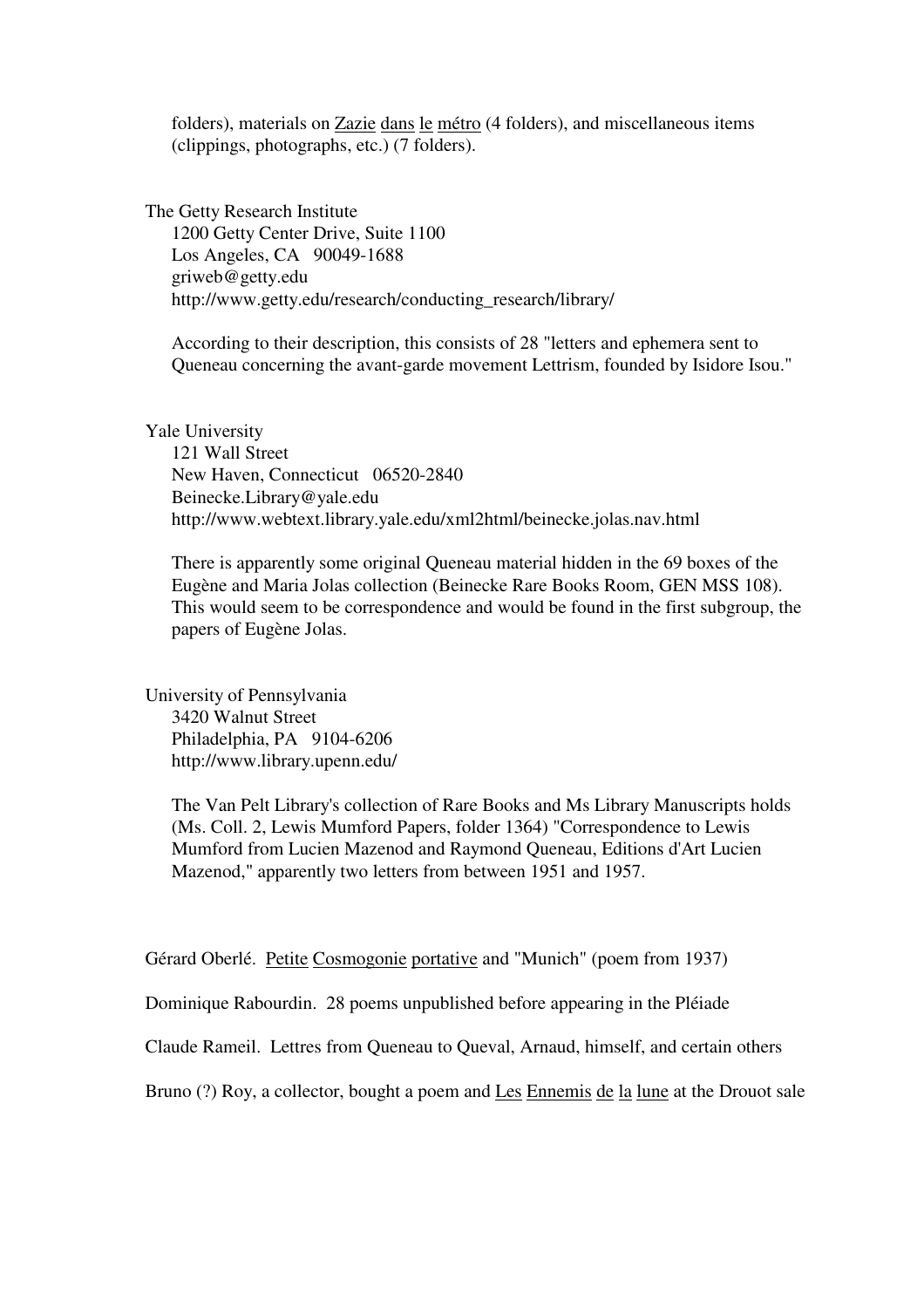on 17 june 1991 Paul Souffrin. "L'Amour" (copy at CDRQ)

- A Monsieur Gauguin bought five erotic poems for a Swiss collector at the Drouot sale on 17 june 1991
- A Monsieur Patrie bought a poem (unpublished before appearing in the Pléiade) at the Drouot sale on 17 june 1991

## ######

This describes where the manuscripts are located by the name of each work.

- "A la limite de la forêt": André Blavier
- "Alice en France":
- "Arithmétique":
- Aux Confins des ténèbres: Typescript of a very rough draft with extensive handwritten changes at the Ransom Center of Austin (cf. the section above)
- Bâtons, chiffres et lettres: CDRQ
- Battre la campagne: CDRQ
- Bords: CDRQ
- Bouvard et Pécuchet: Bibliothèque municipale Armand Salacrou of Le Havre (cf. the section above); CDRQ; the Ransom Center of Austin (cf. the section above)
- "Candide 47": CDRQ
- Bucoliques: Bibliothèque municipale Armand Salacrou of Le Havre (cf. the section above); CDRQ
- Cent Mille Milliards de poèmes: CDRQ
- "Le Chant du styrène": La Cinémathèque française; CDRQ
- Chêne et chien: Bibliothèque municipale Armand Salacrou of Le Havre (cf. the section above). Claude Rameil possesses the manuscript which Queneau sent to Hélion in 1936, when Hélion was in the US; the two first sections are typed with handwritten corrections, while the third section ("La Fête au Village") is completely handwritten. CDRQ has some manuscript material under this title and under "Fête au village."
- "Le Cheval troyen": CDRQ
- Chien à la mandoline: CDRQ
- Le Chiendent: The Ransom Center of Austin (cf. the section above); CDRQ
- Comprendre la folie: notebook entitled "Comprendre la folie" at the Ransom Center (Austin)
- "Connaissez-vous Paris?": CDRQ
- "Un Conte à votre façon": Bibliothèque municipale Armand Salacrou of Le Havre (cf. the section above); CDRQ
- Contes et propos: CDRQ
- "Un Couple": Bibliothèque municipale Armand Salacrou of Le Havre (cf. the section above); CDRQ
- Courir les rues: CDRQ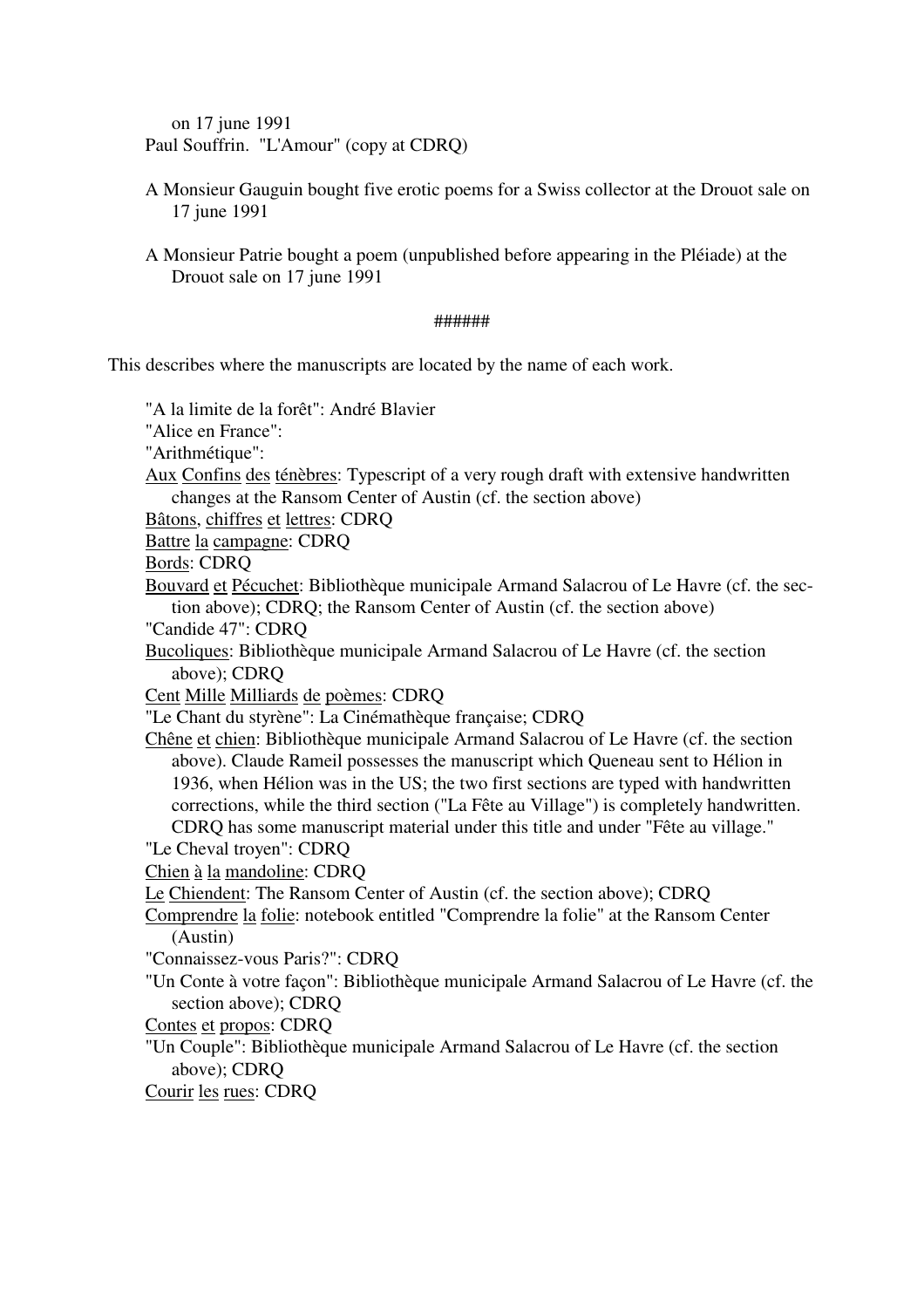"Crânes pointus": CDRQ "La Croqueuse de diamants": CDRQ Les Derniers Jours: CDRQ "Les Derniers Jours" (1917): the Ransom Center of Austin (cf. the section above) Le Dimanche de la vie: Bibliothèque municipale Armand Salacrou of Le Havre (cf. the section above); CDRQ "Dino": "Du Pareil au même": CDRQ En passant: L'Encyclopédie de la Pléiade: Les Enfants du Limon: The Ransom Center of Austin (cf. the section above); CDRQ Entretiens avec Georges Charbonnier: Les Exercices de style: Bibliothèque municipale Armand Salacrou of Le Havre (cf. the section above); the Ransom Center of Austin (cf. the section above); CDRQ Fendre les flots: CDRQ Les Fleurs bleues: CDRQ (also a file entitled "Moyen Age") Les Fous littéraires: The Ransom Center of Austin (cf. the section above); CDRQ "Foutaises": CDRQ; the Ransom Center of Austin (cf. the section above) Gueule de Pierre: CDRQ L'Histoire des littératures: Une Histoire modèle: CDRQ L'Instant fatal: Bibliothèque municipale Armand Salacrou of Le Havre (cf. the section above); CDRQ Journal intime de Sally Mara: Bibliothèque municipale Armand Salacrou of Le Havre (cf. the section above); CDRQ; the Ransom Center of Austin (cf. the section above); Journal 1939-1940: Journaux (1914-1965): James Joyce: The Ransom Center of Austin (cf. the section above) "Lectures pour un Front": CDRQ (under "article Pour un Front" and "Front national") "La Légende des poules écrasées": CDRQ Loin de Rueil: Bibliothèque municipale Armand Salacrou of Le Havre (cf. the section above); CDRQ Messages: Mesures: the Ransom Center of Austin (cf. the section above) Monuments: CDRQ "Monsieur Phosphore": CDRQ "Monsieur Ripois": Morale élémentaire: CDRQ "La Mort en ce jardin": CDRQ "Les Muses et lézards": Odile: CDRQ Les Oeuvres complètes de Raymond Queneau: Les Oeuvres complètes de Sally Mara: Bibliothèque municipale Armand Salacrou of Le Havre (cf. the section above); the Ransom Center of Austin (cf. the section above); CDRQ (under Sally Mara)